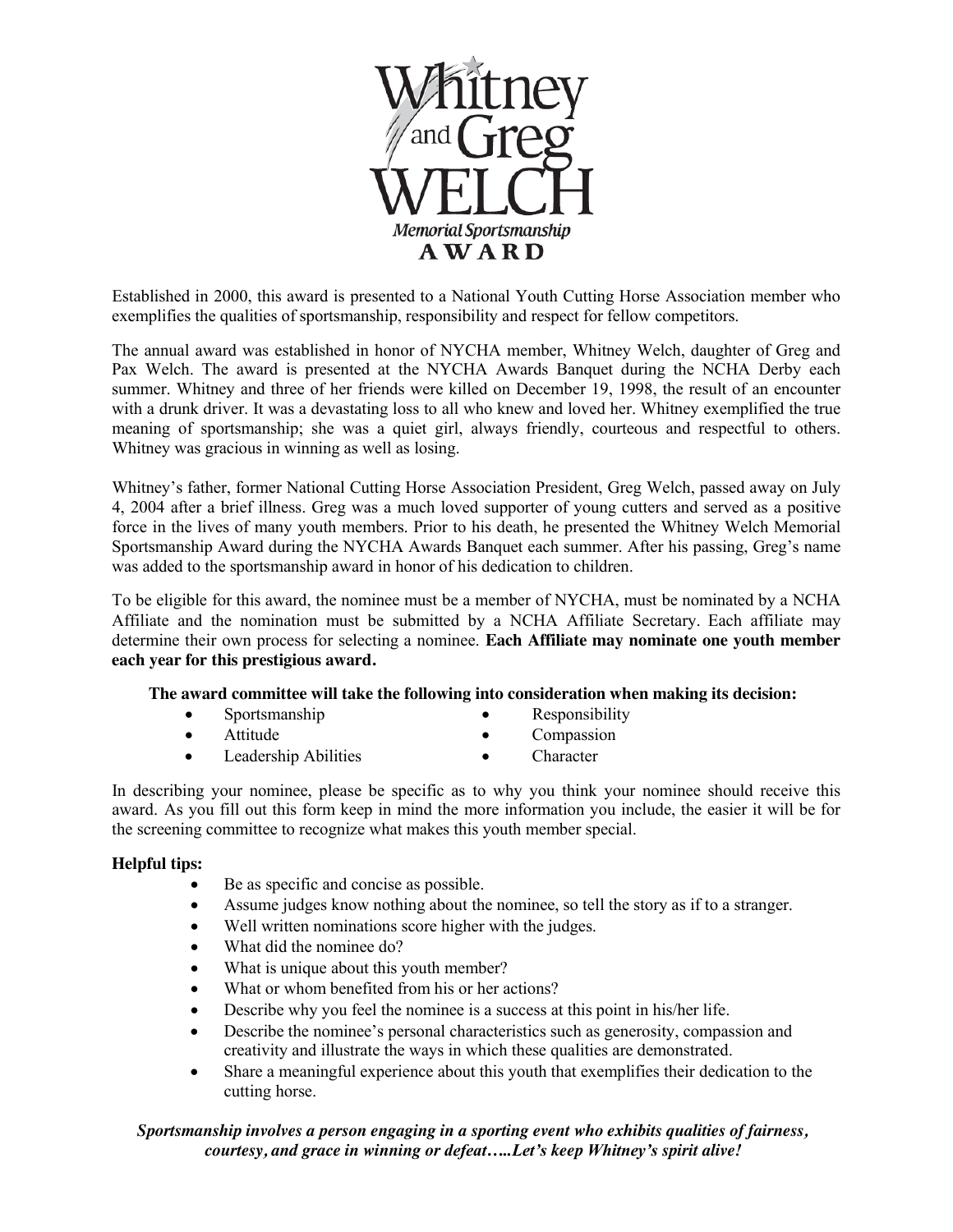# **Whitney & Greg Welch Memorial Sportsmanship Award Nomination Form**

**Name of Nominee:**

<u> 1980 - Johann Barbara, martxa amerikan personal (h. 1980).</u> **Affiliate Name:**

**Describe why you feel this youth should receive the Whitney & Greg Welch Sportsmanship Award. Include your response to questions from the helpful tips section. You may use the space provided or attach a type written document.**